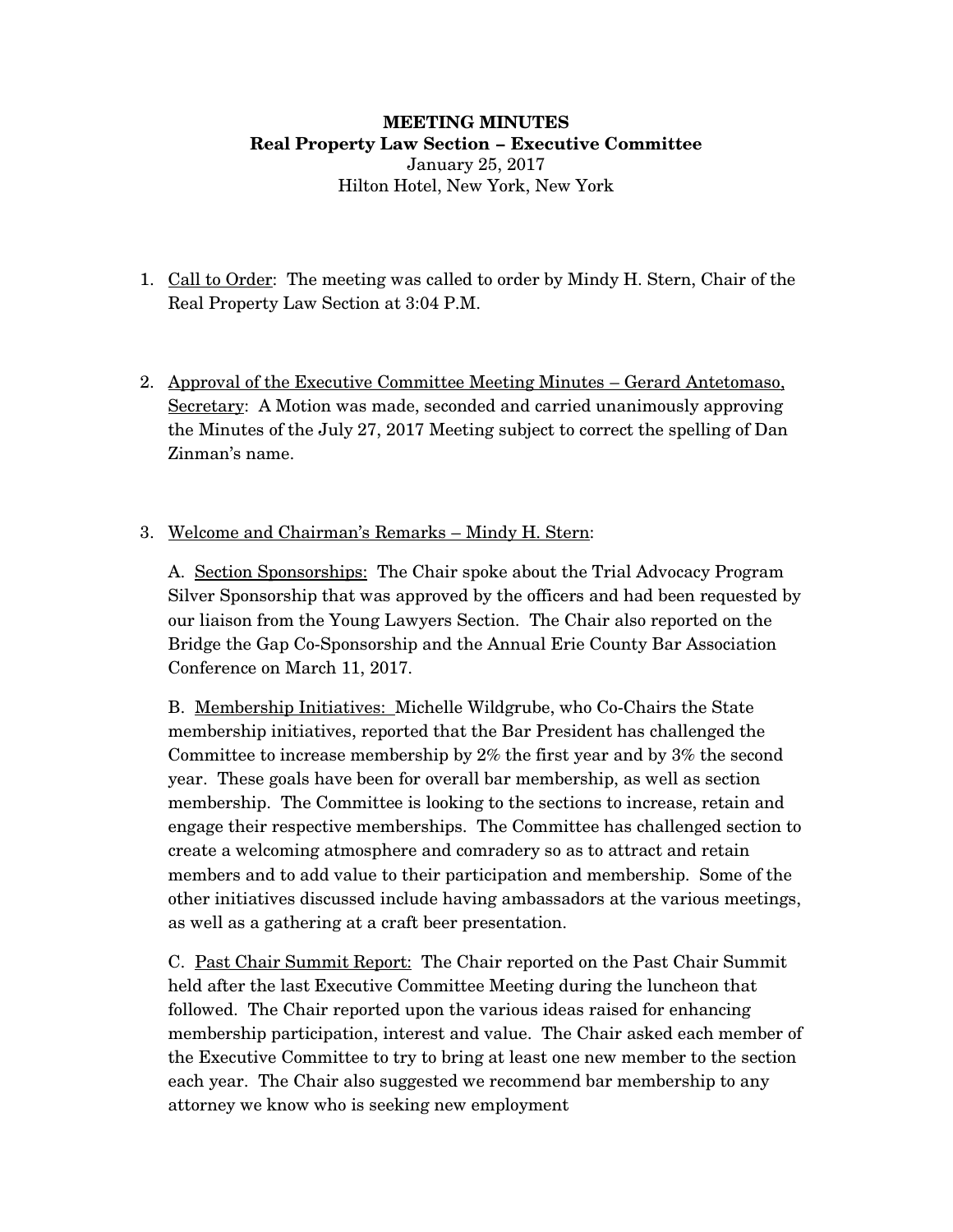D. Appointments: The Chair introduced Alan Knauf as new Co-Chair of Land Use and Environmental. The Chair also indicated that prior to leaving office she will have the vacant position as the 12th District rep filled. Also to be filled are the 1st and 7th Districts as Andy Posil has recently taken a position out of state. Finally, the Chair reported later during the meeting that the Nominating Committee unanimously nominated Ira Goldenberg to be the next Secretary of the Executive Committee and he has accepted the nomination.

E. Young Lawyers Committee: Discussion ensued about the potential of a Young Lawyers Committee. Ultimately, it was determined that the officers will take the various ideas into consideration, most notably whether such Committee is necessary, whether we actually wanted to separate young lawyers from the substantive committees, and finally whether such a committee can serve either as an administrative committee or a task force with a handful of members that would bring to the general Executive Committee issues important to young lawyers. One of the recommendations was also a Junior Track CLE for newly admitted lawyers. Michael Barone, of our liaisons from the young lawyers section, was very supportive of such an undertaking.

## 4. Meeting Reports:

A. 2017 Annual Meeting: Trish Watkins reported upon the festivities and the next day's CLE program.

B. Summer Meeting: Tom Hall reported on the Summer Meeting to be held on July 27-30, 2017, that he was assembling a panel of speakers for CLE, as well as activities for the program.

C. 2018 Summer Meeting: No report.

## 5. Finance Report – Spencer Compton:

Spencer gave the finance report indicating there will be a \$49,000 deficit for the immediately past fiscal year. That was anticipated and would be easily offset against our surplus of over \$161,000. He also indicated at the Officer's Meeting it was determined that the subsidies for first time attendees of summer meetings will be reduced from 75% to 50% starting in 2018.

#### 6. House of Delegates Report: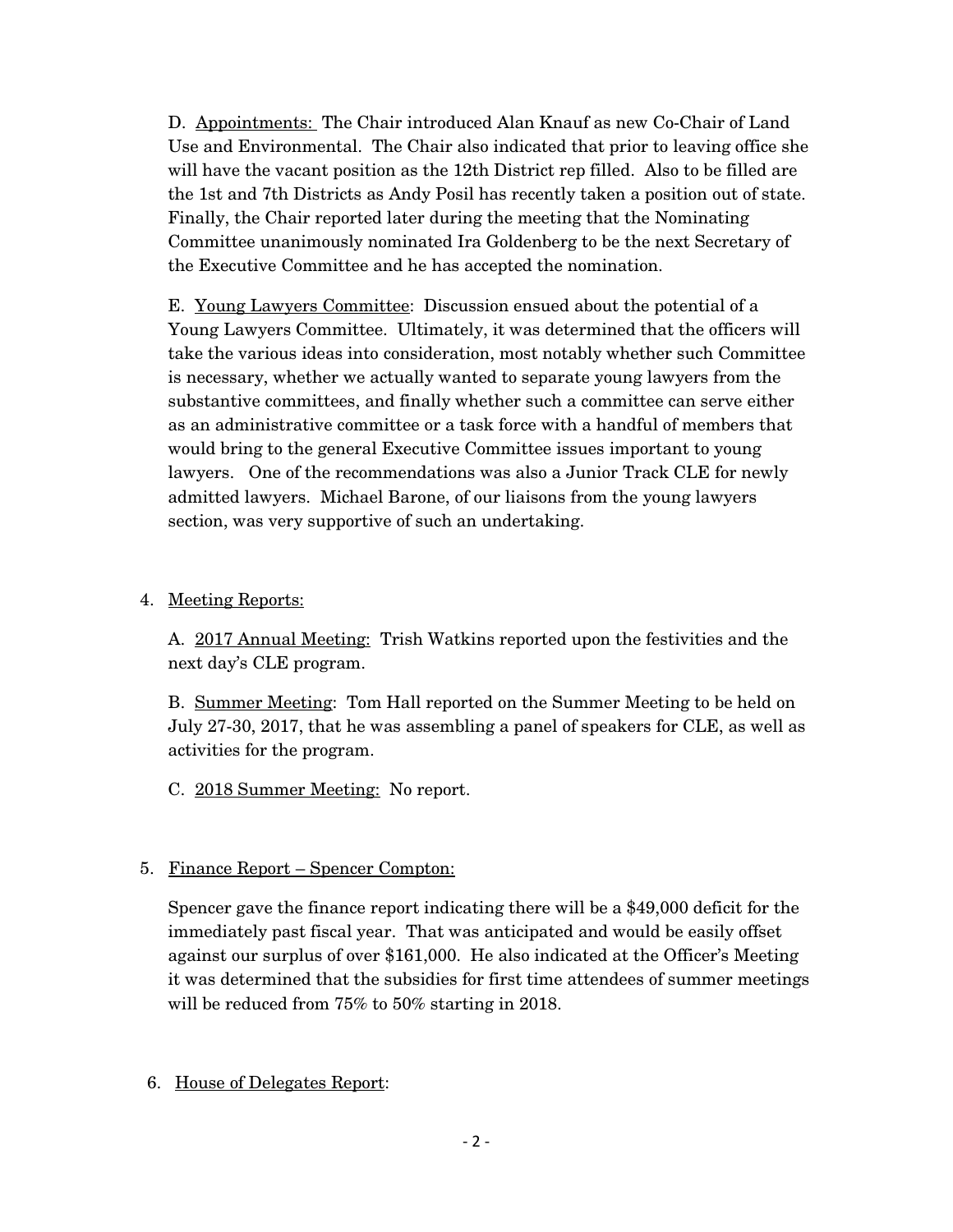In November 2017 there will be referendum on whether the New York State Constitution will be amended. NYSBA is debating whether they will be supportive of such a referendum and what amendments, if any, might be appropriate. The House of Delegates also discussed the propriety of up to two credit hours of diversity and inclusion training to be a part of the regular CLE requirements. Joel Sachs pointed out how the State of Florida now requires two hours of technology training to be part of its CLE program and Peter Coffey indicated that he believed that diversity training was a "done deal" irrespective of any input from the House of Delegates.

## 7. NYSBA Executive Committee Report – Ira Goldenberg:

Diversity was an area of substantial discussion at the last Executive Committee Meeting. Ira further reported that the Executive Director, as well as the CLE Director of NYSBA have both resigned.

## 8. Section Projects and Initiatives:

A. Section Calendar – Gerald Goldstein: Jerry reported that with his new computer he has now entered the 21st century and is eagerly anticipating the various committees sending him information on their upcoming meetings so that he can post them to the calendar.

B. Task Force on Draft, Insurance Dept. Regs and Title Insurance: Tom Hall reported upon a recent meeting at the Dept. of Financial Services. In attendance were Tom Hall, Jerry Antetomaso, Mindy Stern and Kevin Kerwin. The task force met with chief counsel to the Dept. along with various other representatives. The reception was a bit chilly at first, but warmed substantially as the meeting went on. Several issues were addressed, including the impropriety of reducing fees in situations where attorneys provide title insurance. The last issue that was discussed at the meeting was a request by DFS to delineate what activities must be undertaken by an agent in order to earn their fees. This matter will be taken up at Title and Transfer. A memo was drafted and sent to DFS summarizing our conversation and providing supporting information for the task force's position.

C. Scholarships: Lorraine Power Tharp Scholarship went to Meghan McGinn and the Mel Mitzner Scholarship went to Joanna Sidiak. They will be announced at the Annual Meeting.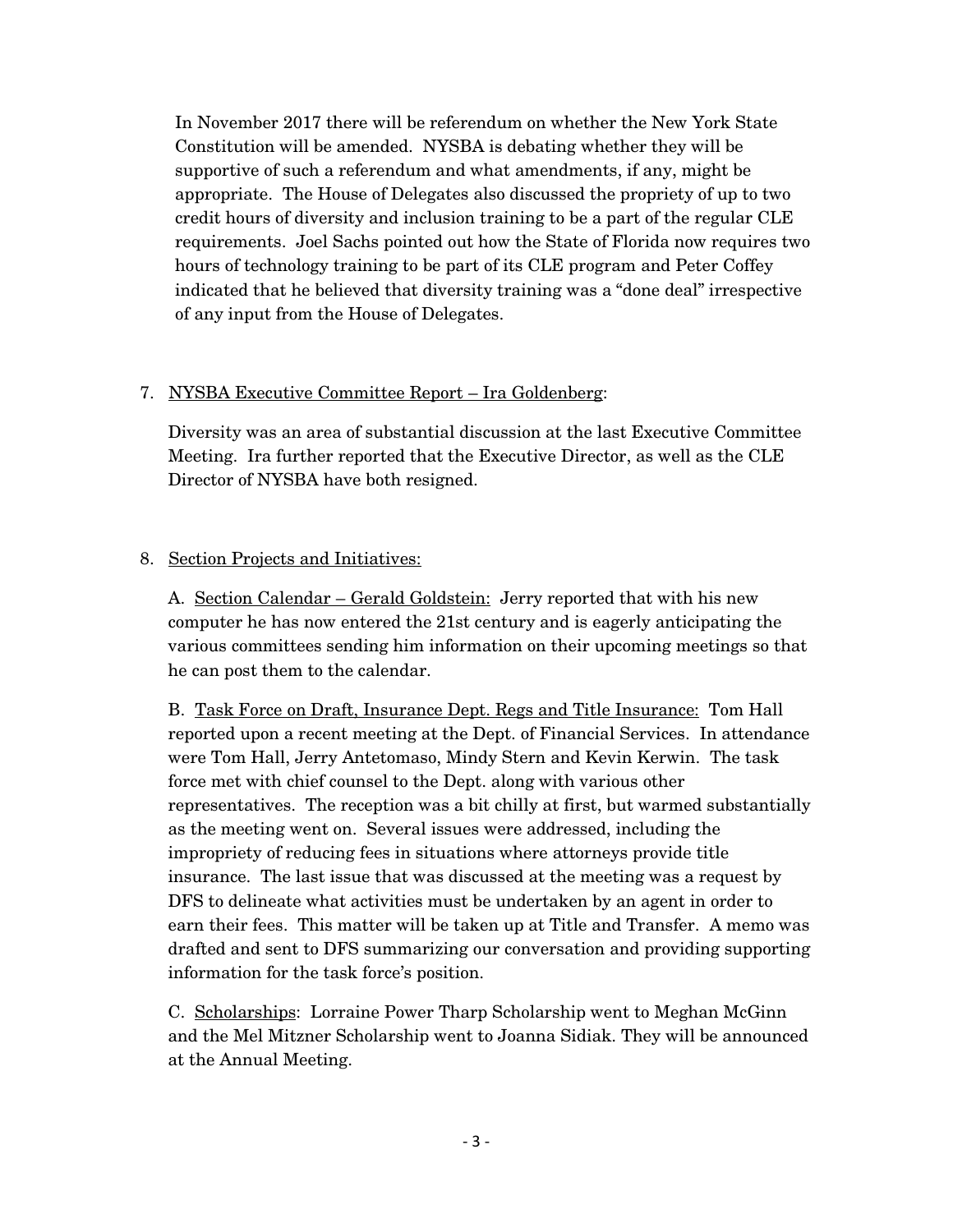D. Amendment to Power of Attorney Statute: No change or report given. Sam Tilton also stated that there was no new legislation introduced based on the recommendations made by the task force.

E. Zombie Houses Task Force: Leon Sawyko and Joel Sachs reported that Heather Rogers is going to speak at a CLE on Thursday. NYLJ asked the Chair to write an article about the happenings of the RPLS. Mindy wrote about the section's involvement in assisting with the understanding the statute and regs.

F. Supporting NY Bar on Construction Law Issues:

No Report.

# 9. Reports of District Reps:

A. 1st District: Now vacant as Andy Posil has taken a position out of state.

B. 2nd District (Brooklyn): Lawrence F. DiGiovanna: Larry indicated that each time a new member joins from his District a letter goes out and a follow up in order to create a sense of inclusion. He believes that this has worked relatively well.

C. 3rd District (Albany): Alice M. Breding - The same response to new members is done as the 2nd District. They also held a holiday party with the Young Lawyers Section. Unfortunately, it happened on a day a snow storm was to hit.

D. 4th District (Schenectady and North): Michelle H. Wildgrube reported that their social events are usually done in conjunction with the 3rd District.

E. 5th District (Syracuse and Central New York): Ann Marie Grath reported that they will be doing a CLE on winery law.

F. 6th District (Binghamton and Southern Tier): John E. Jones reported that he is heavily involved in the local practice guide and asked for input from the various counties.

G. 7th District: Vacant.

H. 8th District (Buffalo and western portion of state): David C. Mineo reported that they held a holiday event on December 2nd at the US Courthouse. David indicated that on March 11th they will be holding their 27th Annual Erie County Seminar on Real Property.

I. 9th District (Westchester, Putnam and Rockland Counties): Lisa M. Stenson Desamours reported that all members of that District were contacted and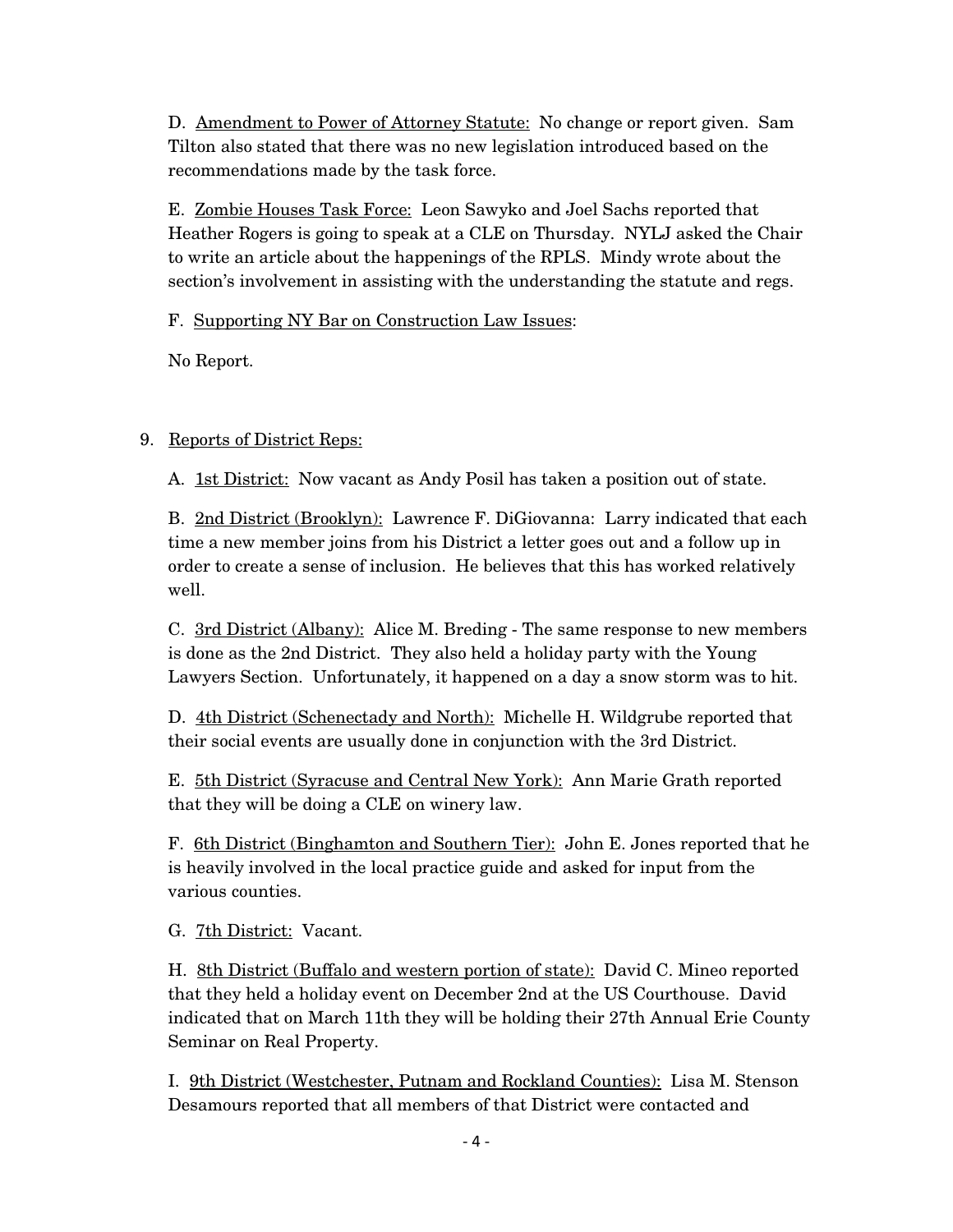encouraged to attend the Annual Meeting. They are also inquiring as to the propriety of starting a Habitat for Humanity project.

J. 10th District (Nassau and Suffolk County): Sanford A. Pomerantz and Daniel J. Baker are co-reps. Sandy reported that they conducted a Toys for Tots event along with the Young Lawyers Section which was well attended.

K. 11th District: Joseph J. Risi and Steven Wimpfheimer - No report.

L. 12th District: Vacant.

M. 13th District (Staten Island): Toni Ann Christine Barone reported that they are in the process of being involved in Mentor Programs and mock trial competitions. She indicated the importance of trying to communicate with younger individuals to let them know that recent internet posts never go away. This is something she brought up in mock trial competitions.

## 10. Report of Standing Committees:

## a. Substantive Committees:

1. Attorney Opinion Letters: Gregory P. Pressman and Charles W. Russell indicated that they had a wonderful discussion at their earlier meeting on opinion letters and several issues were brought there. A discussion was had as to whether a new draft opinion letter created by Josh Stein would be posted, as well as whether a checklist for attorney opinion letters would be posted on the community.

2. Commercial Leasing: Sujata Yalamanchili, Deborah Leigh Goldman, Robert J. Shansky - They are going to hold a meeting in March to explore tax and accounting issues for Leases. There will also be an all-day CLE in April (either the 26th or 27th).

3. Condemnation, Cert. and RE Taxation: Karla M. Corpus and Steven Wimpfheimer – No report.

4. Condominiums and Cooperatives: Dale J. Degenshein and Steven D. Sladkus - No report.

5. Green Real Estate: Nicholas M. Ward-Willis and Joel Binstok – Nick is still looking to grow participation. Joel reiterated that there are local laws that have substantial impact on the real estate practice, especially at the New York City level that should be disseminated.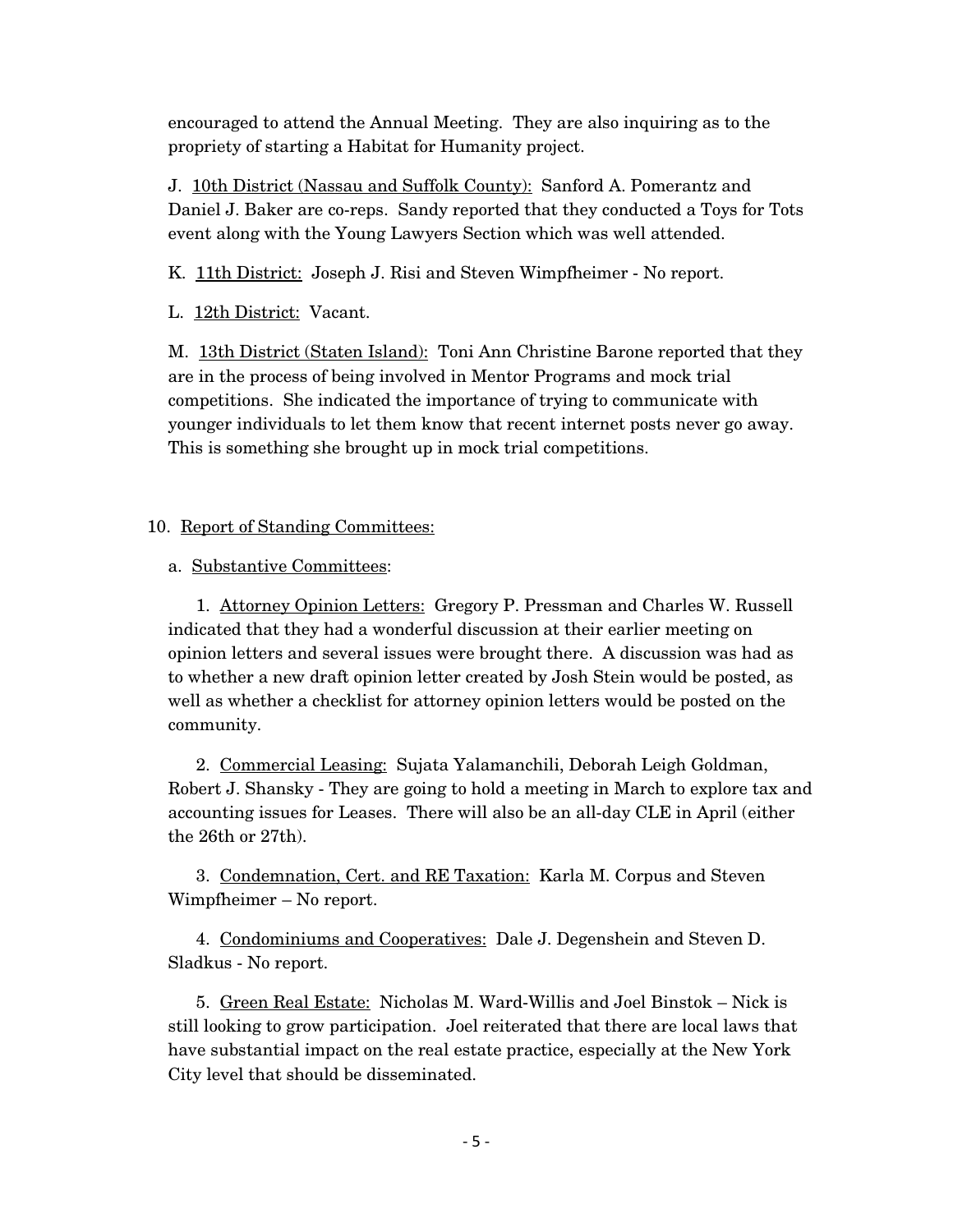6. Land Use and Environmental Law: Alan Knauf and Linda U. Margolin – Alan promised a substantial report the next time he attended. Linda indicated that with the folding of the Municipal Law Section, the Land Use Committee would become of greater importance on the community.

7. Landlord and Tenant Proceedings: Paul Gruber and Peter A. Kolodny – Paul indicated that at the next meeting he will have a speaker on the new tenant protection unit based on new regulations. He asked if anybody knows anybody at any governmental agency tasked with implementing the regulations to speak at a seminar.

8. Low Income and Affordable Housing: Richard C. Singer – No formal report.

9. Not for Profit Entities and Concerns: Anne Reynolds Copps and Susan E. Golden – Anne indicated that there will be a CLE during the Annual Meeting.

10. Professionalism: Patricia E. Watkins and Nancy A. Connery – Two synopsis of ethics opinions will be circulated. One addresses lawyers dealing with public entities and a second as to whether an attorney can take a mortgage to secure legal fees.

11. Public Interests: Maria DeGennaro and Daniel Webster - No report.

12. Real Estate Construction Committee: Gavin Lankford and Brian G. Lustbader – There has been outreach to committee members to enhance attendance. Still working on CLE's and maybe doing a work group for architects to speak to attorneys on how to read plans.

13. Real Estate Financing: Richard S. Fries and Heather C.M. Rogers – Richard spoke about champerty and zombie housing.

14. Real Estate Workouts and Bankruptcy: Garry M. Graber, Daniel M. Zinman and Gino Tonetti – Dan spoke about the  $Jeva$  case. There is no decision</u> yet. The case addressed whether priorities given to to secured or priority claims must be strictly adhered to.

15. Title and Transfer: Toni Ann Barone and Gilbert M. Hoffman – A meeting will be held the day after the Executive Committee Meeting to discuss Federal estate tax liens, what work needs to be done for a title agent to earn a fee, the uniform marketable record title act and Karl will be talking about his golf ball cases.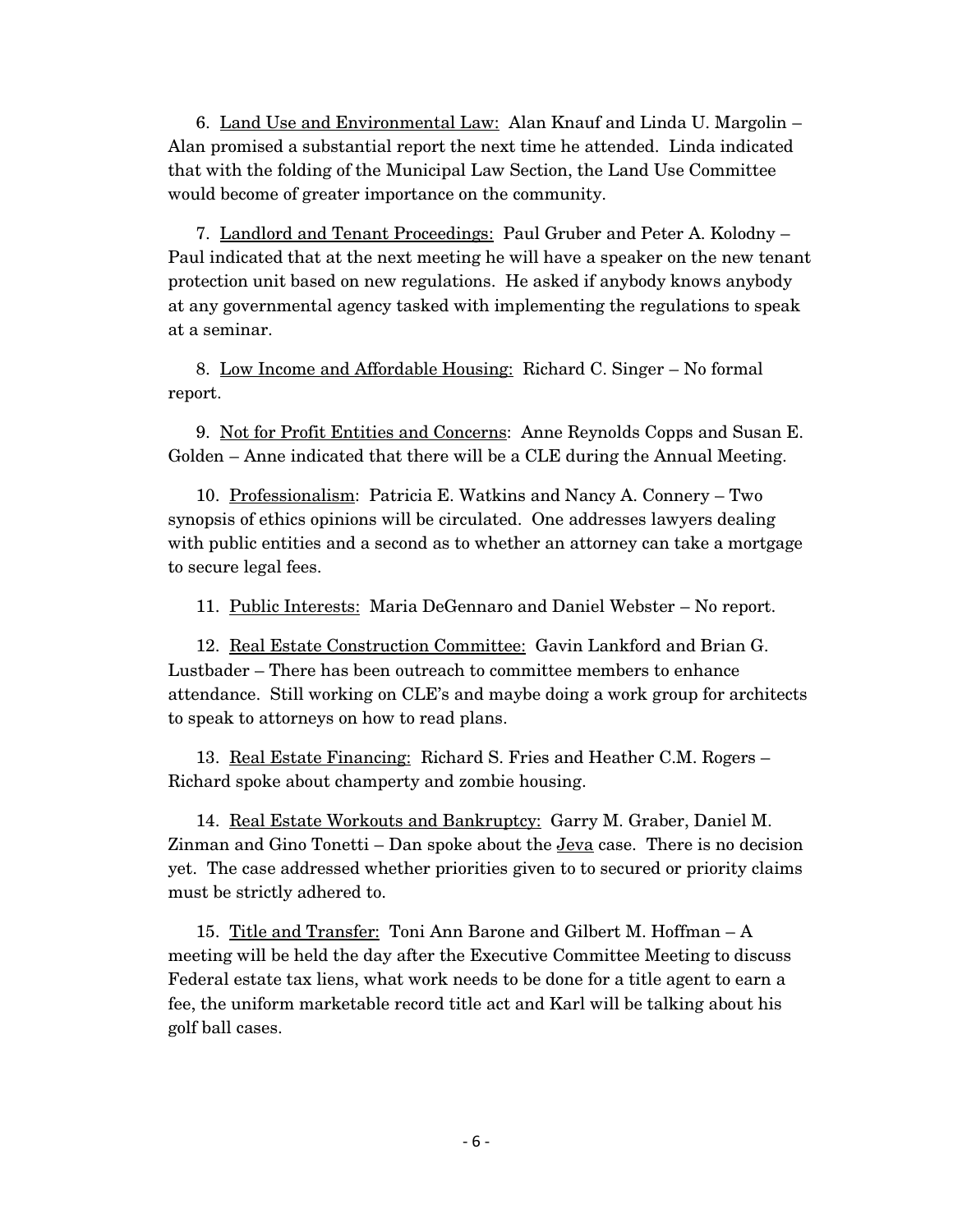b. Administrative Committees:

1. Awards: Peter Coffey indicated that Anne Copps will be presented with the Professionalism Award at the Section luncheon.

2. CLE: David J. Zinberg and Scott Sydelnik – Scott reported that they are conducting a statewide CLE on purchases and sales. David indicated that there will be a CLE on commercial leasing in April and on basic purchases and sales for condos and co-ops.

3. Legislation: Samuel O. Tilton and Richard A. Nardi - Sam reported on some of the new laws introduced. First he indicated that there was a proposal for settlement conferences on reverse mortgages. He also reported on a bill that would require real estate transfer tax to be paid on a transfer of a 10% or greater interest in an entity holding title to real property so that it comes more in line with transfers of fractional interest such as tenants in common. There is also legislation to close the transfer tax loophole where contracts are split between land and improvements so as to avoid the mansion tax.

There is also a proposal to reduce interest to market rate as opposed to 9% on judgments against New York State. Finally, Sam indicated that bills of interest will be sent to the various substantive committees that may have interest so that appropriate action may be taken.

4. Membership: Jaime Lathrop and Harry G. Meyer – Harry thanked the district reps for all the work that they did. He reported on contacts with law schools in New York State. He also thanked Michelle Wildgrube for work being done to enhance membership.

5. Publications: Marvin N. Bagwell, Matthew Leeds, Vincent DiLorenzo and William P. Johnson – No report other than Matt's stirring request for articles for publication.

6. Student Affairs: Ariel Weinstock, Shelby D. Green and David Berkey – It has been the practice not to pay law students for internships that they are doing and conversely firms are not able to charge for their time. Some law schools want their students now to be paid and allow the firms to charge for time. No definitive decision has been made on this, but it is still being considered. Solicitations for internships for the fall of 2017 will be taken in February of this year. No road shows are currently planned, but some will be sought out.

7. Website and Electronic Communications Committee- Susan Scharbach and Michael P. Stevens – There has been over 5700 posts on our various communities. We are also examining entering the twitterverse. Michael has